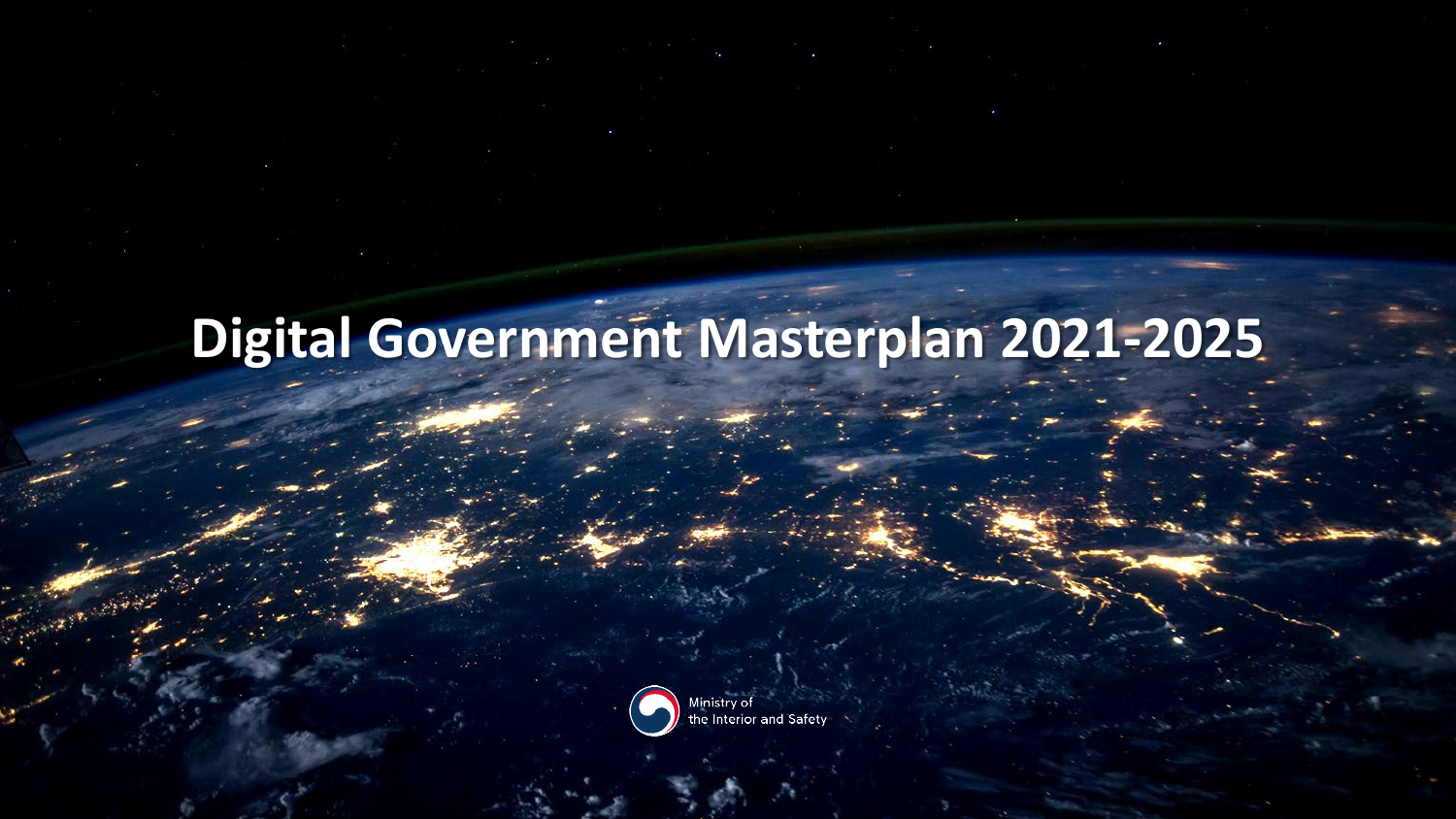# **Digital Government Masterplan 2021-2025**

# **Digital, the door to a better world**



- **- Creates digital by design public services**
- **- Provides personalized service delivery channels**
- **- Asks a citizen for information once only**
- **- Opens its data and services to the public by default**

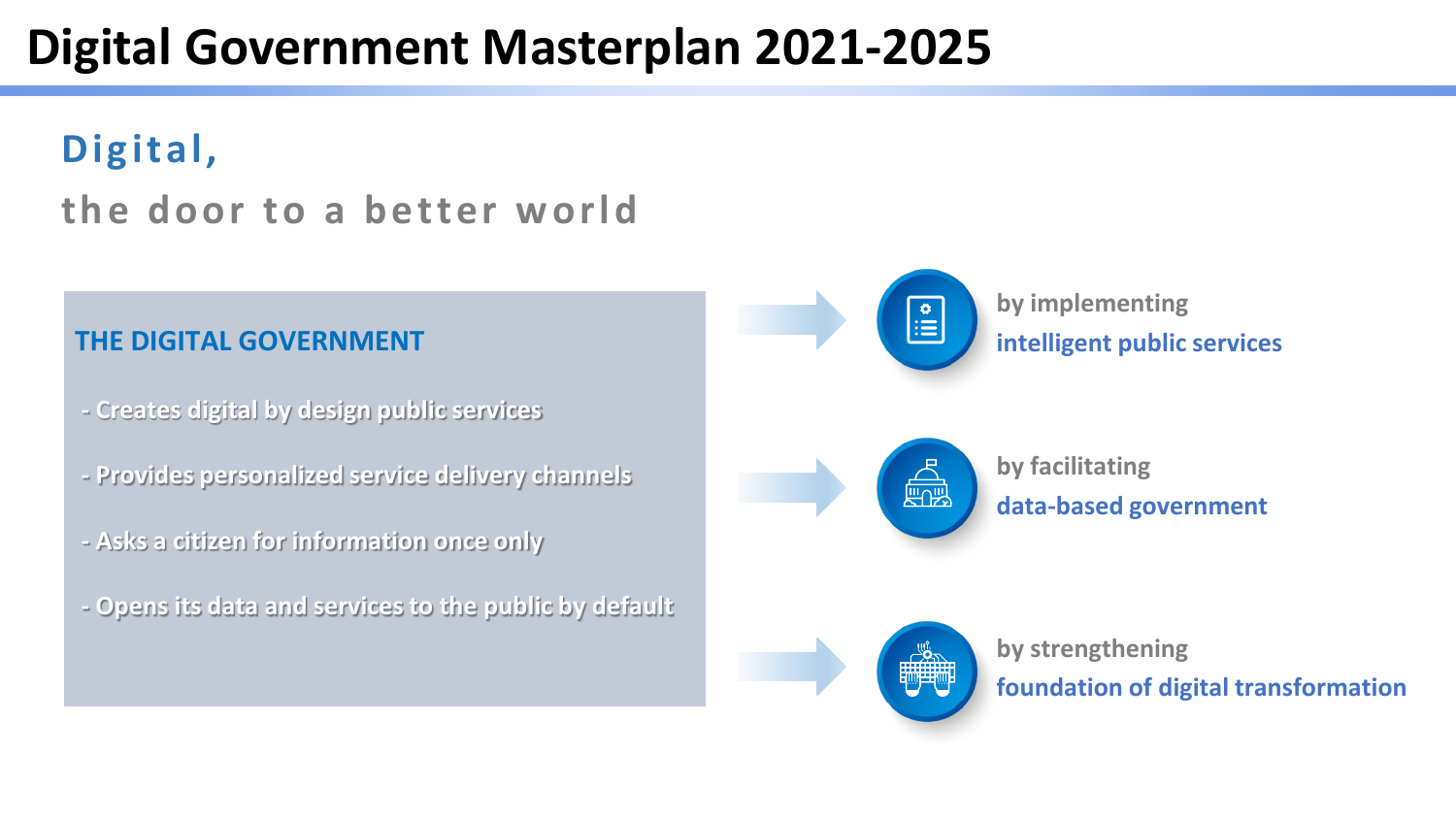# **Mission #1: Implementing intelligent public services**

# **Virtual assistant for the public**

• Natural language based platform that can be merged with chatbot solutions and AI assistant services to deliver public services and relevant information to citizens.

### **MyData and digital certificates for non-contact services**

- Implements fully-digitized information exchange for public services
- Helps citizens to authorize and control sharing of their own data
- Helps the government to collect information with higher efficiency
- Protects people's privacy by minimizing redundant information transaction

# **Mobile digital ID & user-friendly authentication**

• Implements secure and convenient authentication with new technologies like blockchain, biometrics, and IOT

### **Proactive service notification & one-stop application**

- Provides personalized notification of service eligibility, due dates, events, and etc.
- Renovation of service processes and systems to break silos and barriers between government entities for one-stop application

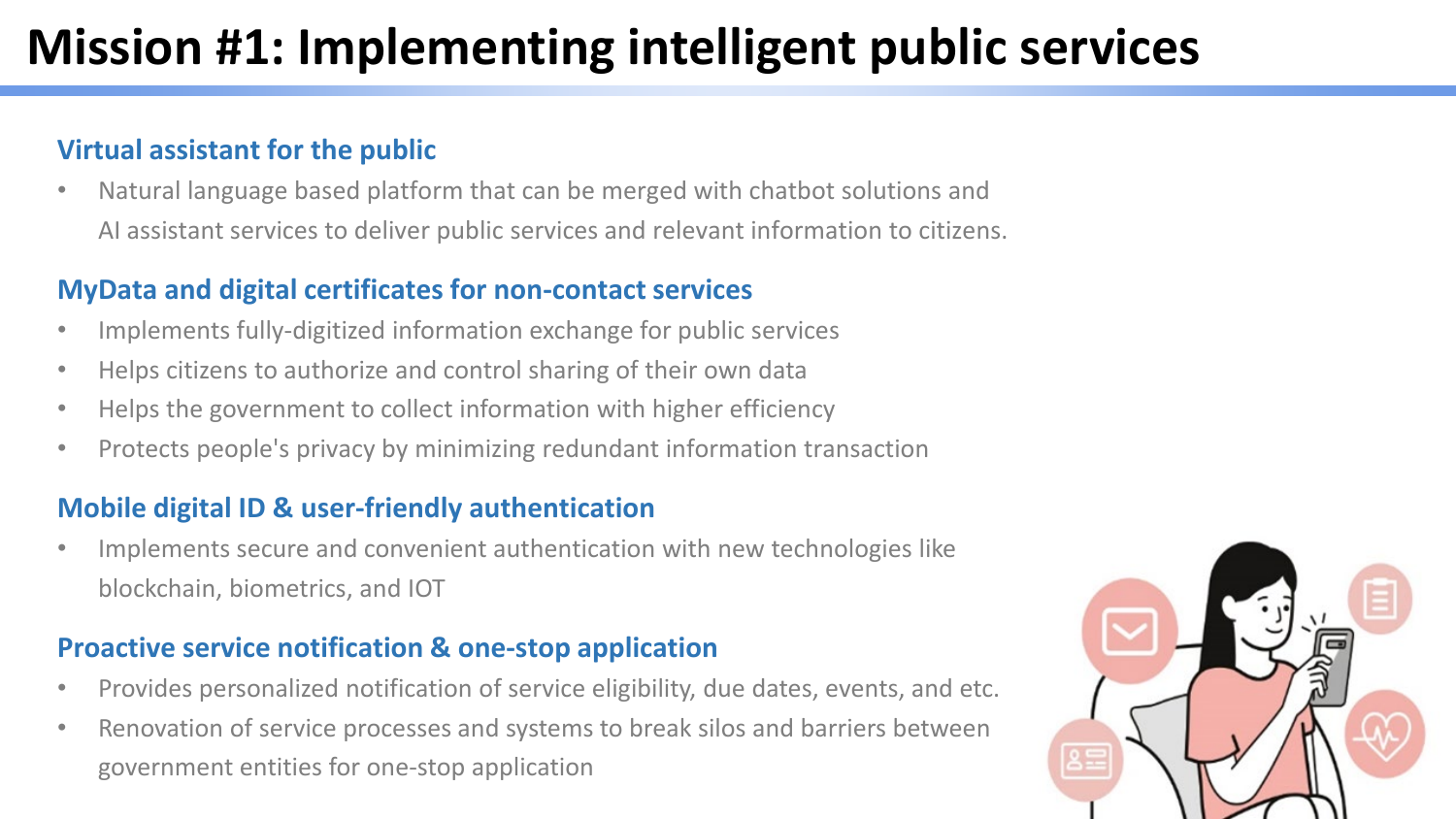# **Mission #2: Facilitating data-based government**

#### **Government data analysis centers**

- Pan-government level integrated data analysis center
- Sectoral data analysis centers of ministries and regional centers of local governments

#### **Data analysis projects for national & local issues**

• Data-based policy making, decision, and evaluation

#### **Data-based disaster prevention & response**

• Using various data including real-time datastreams from IoT censors for rapid disaster prevention and response

#### **Public data & service governance for collaboration**

• Open both public data and service APIs to collaborate with the private sector

### **Cloud-based shared platforms and applications**

- Increase cost-effectiveness, availability, and robustness of information systems with cloud computing technology
- Increase productivity of government officials with cloud-based applications